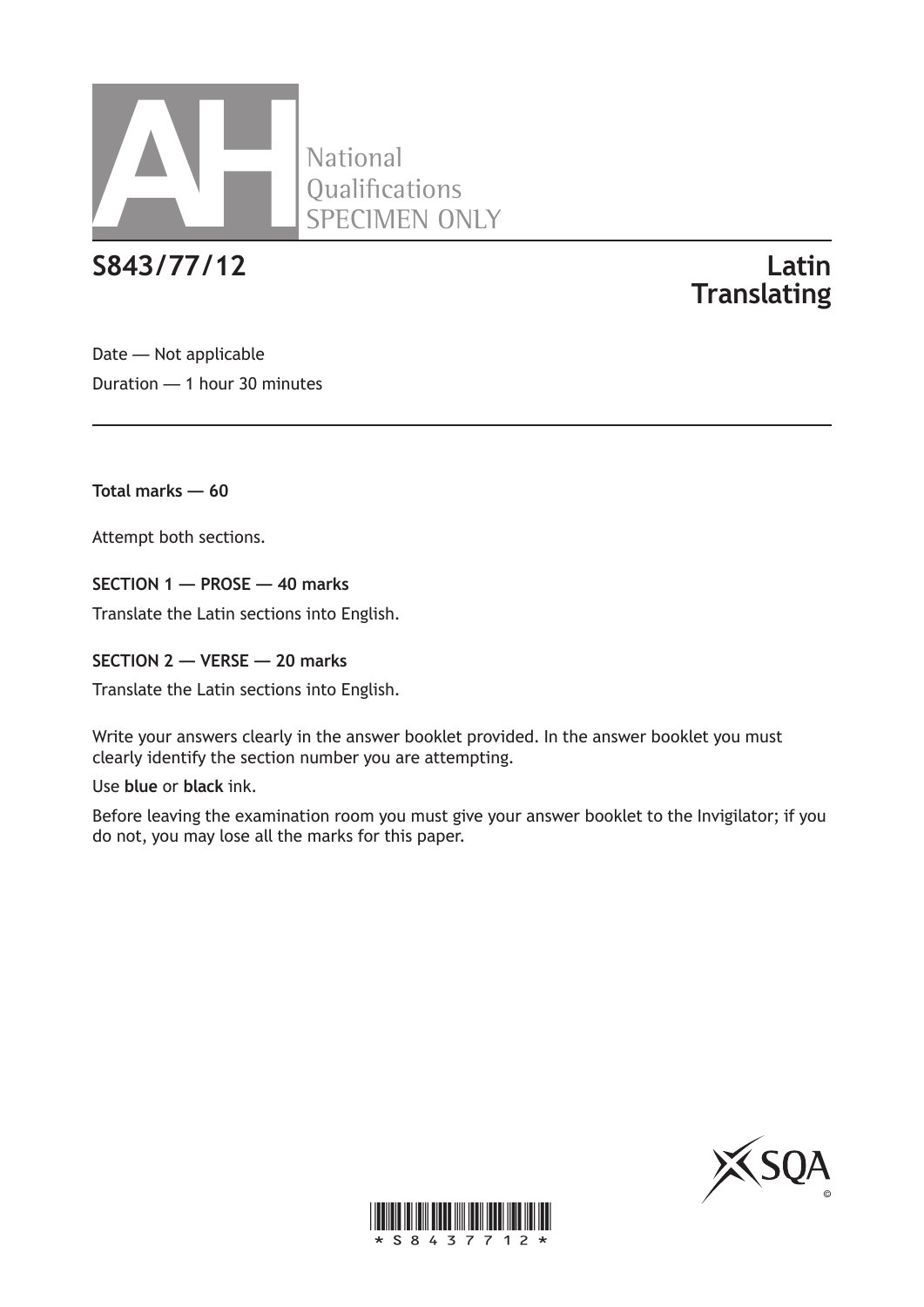#### **SECTION 1 — PROSE — 40 marks**

**Read the following passage carefully, including the English sections, and then translate all the Latin sections into English.**

#### **The Death of Alcibiades**

*Alcibiades, a famous Athenian, was living in exile in the Persian region of Phrygia. Pharnabazus, the ruler of Phrygia, sent men to arrange his death, but they gave the job to the local people instead. The locals planned to kill him as he slept.*

**itaque misit Susamithren et Bagaeum ad Alcibiadem interficiendum, cum ille esset in Phrygia iterque ad regem compararet. missi clam vicinitati, in qua tum Alcibiades erat, dant negotium, ut eum interficiant. illi cum ferro aggredi non auderent, noctu ligna contulerunt circa casam eam, in qua quiescebat, eaque succenderunt, ut incendio conficerent, quem manu superari posse diffidebant.** 5

*Alcibiades awoke and, accompanied by a friend, attempted to escape. His attackers were waiting for him outside.*

**ille autem sonitu flammae est excitatus, etsi gladius ei erat subductus, familiaris sui telum eripuit. namque erat cum eo quidam ex Arcadia hospes, qui numquam discedere voluerat. hunc sequi se iubet et id, quod in praesentia vestimentorum fuit, arripit. his in ignem eiectis flammae vim transiit. quem ut barbari incendium effugisse viderunt, telis eminus missis** 

**interfecerunt caputque eius ad Pharnabazum rettulerunt.** 10

*A female friend of Alcibiades arranged for his cremation.*

**at mulier, quae cum eo vivere consuerat, muliebri sua veste contectum aedificii incendio mortuum cremavit, quod ad vivum interimendum erat comparatum.**

Cornelius Nepos, *Life of Alcibiades X*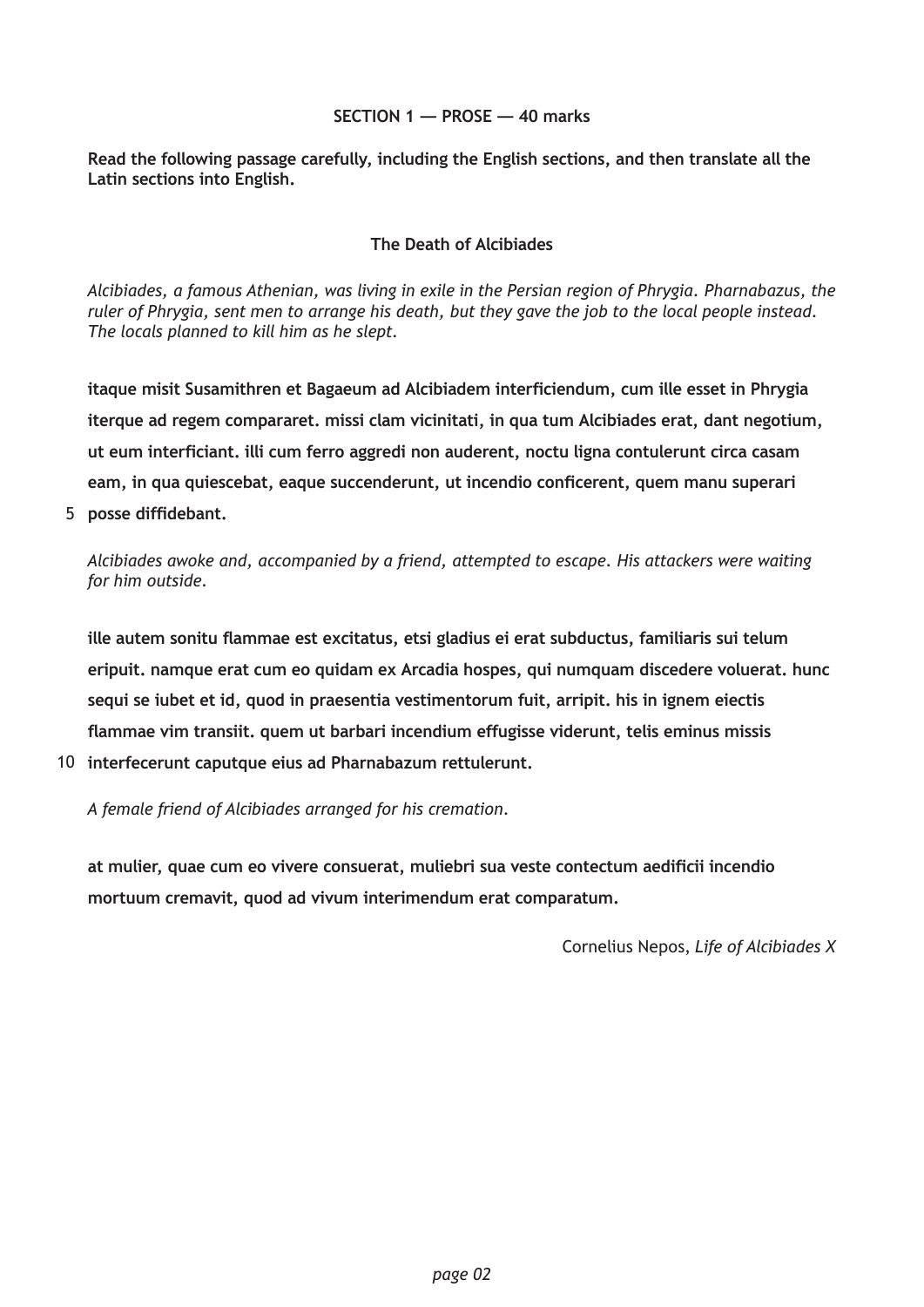| ad $(+$ accusative)                         | to, in order to                | etsi                                            | and although                        |  |
|---------------------------------------------|--------------------------------|-------------------------------------------------|-------------------------------------|--|
| aggredior, -i, aggressus                    | (to) attack                    | $ex (+ ablative)$                               | from                                |  |
| sum                                         |                                | excito, -are, -avi, -atum (to) wake up, awaken  |                                     |  |
| arripio, -ere, arripi,                      | (to) grab, snatch              | familiaris, $-$ is $(m.)$                       | friend                              |  |
| arreptum                                    |                                | ferrum, $-i(n)$                                 | weapon, sword                       |  |
| aedificium, -ii (n.)                        | building                       | flamma, $-ae(f.)$                               | flame, blaze, blazing               |  |
| Alcibiades, $-$ is $(m.)$                   | Alcibiades (an                 |                                                 | fire                                |  |
|                                             | Athenian man in                | gladius, $-i$ $(m.)$                            | sword                               |  |
|                                             | exile in Phrygia)              | hic, haec, hoc                                  | he, she, it; this                   |  |
| Arcadia, -ae $(f.)$                         | Arcadia (an area of<br>Greece) | hospes, hospitis (m.)                           | guest, friend,<br>acquaintance      |  |
| at                                          | however                        | ignis, $-$ is $(m.)$                            | fire                                |  |
| audeo, -ere, ausus sum                      | (to) dare to                   | ille, illa, illud                               | he, she, it; that                   |  |
| autem                                       | however                        | in $($ + accusative $)$                         | onto                                |  |
| Bagaeus, -i (m.)                            | Bagaeus (name of a             | in $(+)$ ablative)                              | in                                  |  |
|                                             | Persian official)              | incendium, $-i$ i $(n.)$                        | fire                                |  |
| barbarus, $-i(m.)$                          | barbarian                      | interficio, -ere, interfeci, (to) kill, execute |                                     |  |
| caput, capitis $(n.)$                       | head                           | interfectum                                     |                                     |  |
| casa, -ae $(f.)$                            | house                          | interimo, -ere, interemi, (to) kill             |                                     |  |
| circa (+ accusative)                        | around                         | interemptum                                     |                                     |  |
| clam                                        | secretly                       | is, ea, id                                      | he, she, it; that                   |  |
| comparo, -are, -avi,                        | (to) prepare                   | itaque                                          | and so                              |  |
| atum                                        |                                | iter, itineris (n.)                             | journey                             |  |
| confero, conferre,                          | (to) gather, collect           | iubeo, -ere, iussi, iussum (to) order           |                                     |  |
| contuli, collatum                           |                                | lignum, $-i(n)$                                 | piece of wood                       |  |
| conficio, -ere, confeci,                    | (to) kill                      | manus, us $(f.)$                                | hand, force                         |  |
| confectum                                   |                                | mitto, -ere, misi,                              | (to) send, throw                    |  |
| consuesco, -ere, consui, (to) be accustomed |                                | missum                                          |                                     |  |
| consuetum                                   | to.                            | morior, -i, mortuus sum (to) die                |                                     |  |
| contego, -ere, contexi,                     | (to) cover                     | mortuus, $-i$ $(m.)$                            | dead body                           |  |
| contectum                                   |                                | muliebris, -is, -e                              | female, feminine                    |  |
| cremo, -are, -avi, -atum (to) burn          |                                | mulier, $-$ is $(f.)$                           | woman                               |  |
| cum (+ subjunctive)                         | while, since                   | namque                                          | for                                 |  |
| $cum (+ ablative)$                          | with                           | negotium, -ii (n.)                              | task, job                           |  |
| diffido, -ere, diffisus<br>sum              | (to) doubt, have no<br>hope    | noctu                                           | at night, during the<br>night       |  |
| discedo, -ere, discessi,                    | (to) leave, depart             | non                                             | not                                 |  |
| discessum                                   |                                | numquam                                         | never                               |  |
| do, dare, dedi, datum                       | (to) give                      | Pharnabazus, -i (m.)                            | Pharnabazus (name                   |  |
| effugio, -ere, effugi,<br>effugitum         | (to) flee, escape              |                                                 | of the Persian ruler<br>of Phrygia) |  |
| eicio, -ere, eieci,                         | (to) throw                     | Phrygia, $-ae(f.)$                              | Phrygia, a region of                |  |
| eiectum                                     |                                |                                                 | the Persian empire                  |  |
| eminus                                      | from a distance                | possum, posse, potui                            | (to) be able to                     |  |
| eripio, -ere, eripui,                       | (to) grab, snatch              | praesens, -entis                                | present                             |  |
| ereptum                                     |                                | 'in praesentia' (line 8)                        | at hand, nearby                     |  |
| et                                          | and                            | -que                                            | and                                 |  |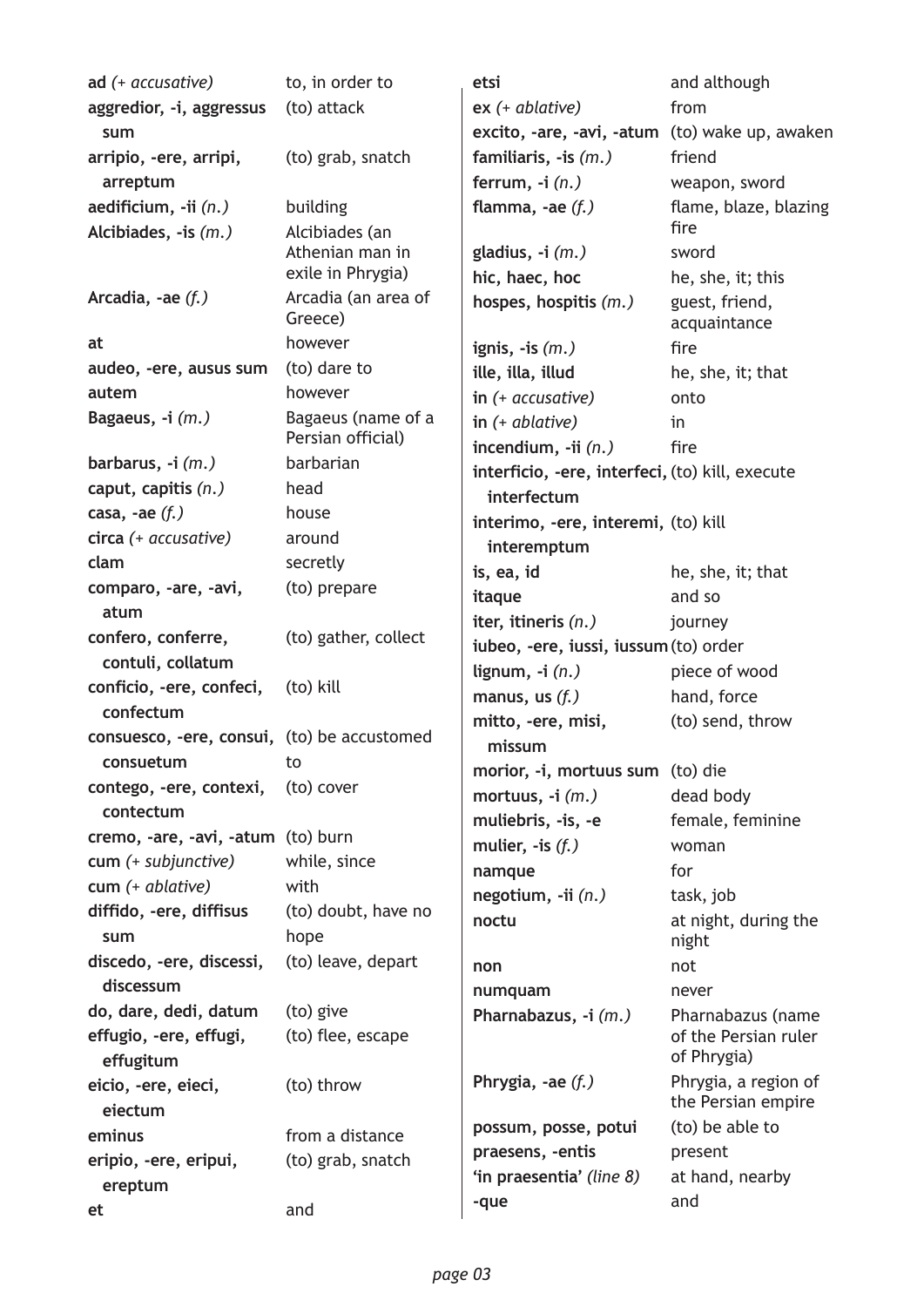| qui, quae, quod<br>quidam, quaedam,<br>quoddam                                                                                                                                                                                                       | who, which, what<br>a, a certain                                                                                                         | suus, -a, -um<br>telum, $-i(n)$<br>transeo, -ire, -ii, -itum                                                                                                                                 | his, her, their (own)<br>weapon, spear<br>(to) pass through                                                                                     |
|------------------------------------------------------------------------------------------------------------------------------------------------------------------------------------------------------------------------------------------------------|------------------------------------------------------------------------------------------------------------------------------------------|----------------------------------------------------------------------------------------------------------------------------------------------------------------------------------------------|-------------------------------------------------------------------------------------------------------------------------------------------------|
| quiesco, -ere, quievi,<br>quietum<br>refero, referre, rettuli,<br>relatum                                                                                                                                                                            | (to) rest<br>(to) bring back, carry<br>back                                                                                              | tum<br>$ut$ (+ indicative)<br>$ut$ (+ subjunctive)<br>vestimenta, -orum                                                                                                                      | then, at that time<br>when<br>to, in order to<br>clothing, clothes                                                                              |
| rex, regis $(m.)$<br>se, sui<br>sequor, -i, secutus sum<br>sonitus, -us $(m.)$<br>subduco, -ere, subduxi,<br>subductum<br>succendo, -ere,<br>succendi, succensum<br>sum, esse, fui<br>supero, -are, -avi, -atum (to) overcome<br>Susamithres (accus, | king<br>him(self)<br>(to) follow<br>sound<br>(to) take away from<br>(to) set on fire, set<br>light to<br>(to) be<br>Susamithres (name of | (n. pl.)<br>vestis, $-$ is $(f.)$<br>vicinitas, -atis $(f.)$<br>video, -ere, vidi, visum<br>vis (accus. vim), vis $(f.)$<br>vivo, -ere, vixi, victum<br>vivus, -a, -um<br>volo, velle, volui | clothing<br>neighbourhood,<br>people living in the<br>area<br>(to) see<br>strength, violence,<br>force<br>(to) live<br>alive<br>(to) wish, want |
| Susamithren) $(m.)$                                                                                                                                                                                                                                  | a Persian official)                                                                                                                      |                                                                                                                                                                                              |                                                                                                                                                 |

**[END OF SECTION 1]**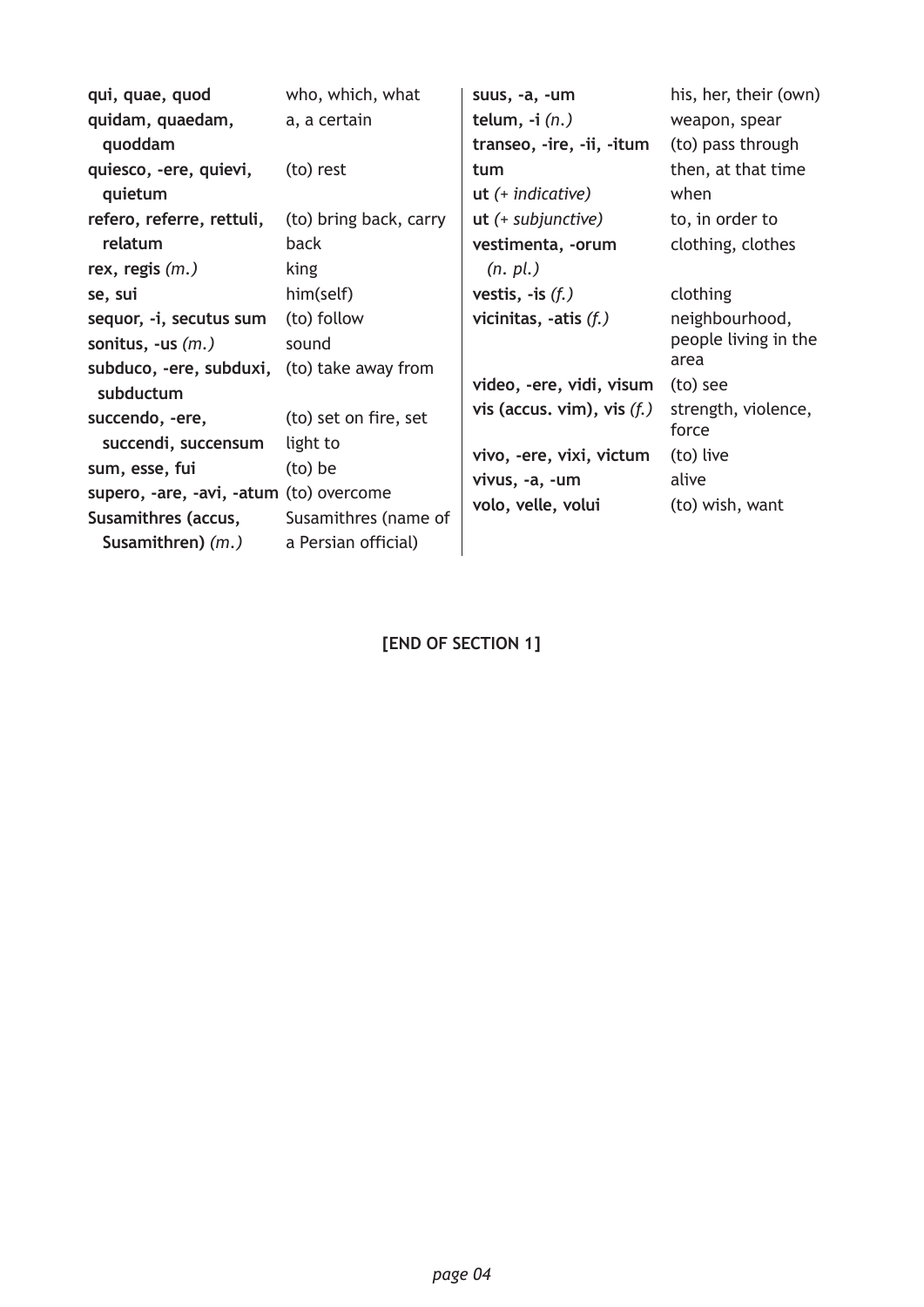#### **SECTION 2 — VERSE — 20 marks**

**Read the following passage carefully, including the English sections, and then translate all the Latin sections into English.**

#### **The Original Spider Woman!**

*A young woman called Arachne challenged the goddess Pallas Athene to a weaving contest. Arachne's finished piece of cloth, showing scenes involving gods' crimes, was perfect. The goddess became very jealous.*

**non illud Pallas, non illud carpere Livor**

**possit opus: doluit successu flava virago**

**et rupit pictas caelestia crimina vestes.**

*As punishment, Pallas sprinkled Arachne with magic herbs, which turned the woman into a spider.*

 **et extemplo tristi medicamine tactae**

**defluxere comae, cum quis et naris et aures,** 5

**fitque caput minimum; toto quoque corpore parva est:**

**in latere exiles digiti pro cruribus haerent,**

**cetera venter habet, de quo tamen illa remittit**

**stamen et antiquas exercet aranea telas.**

Ovid *Metamorphoses* VI, 129 –131; 140 –145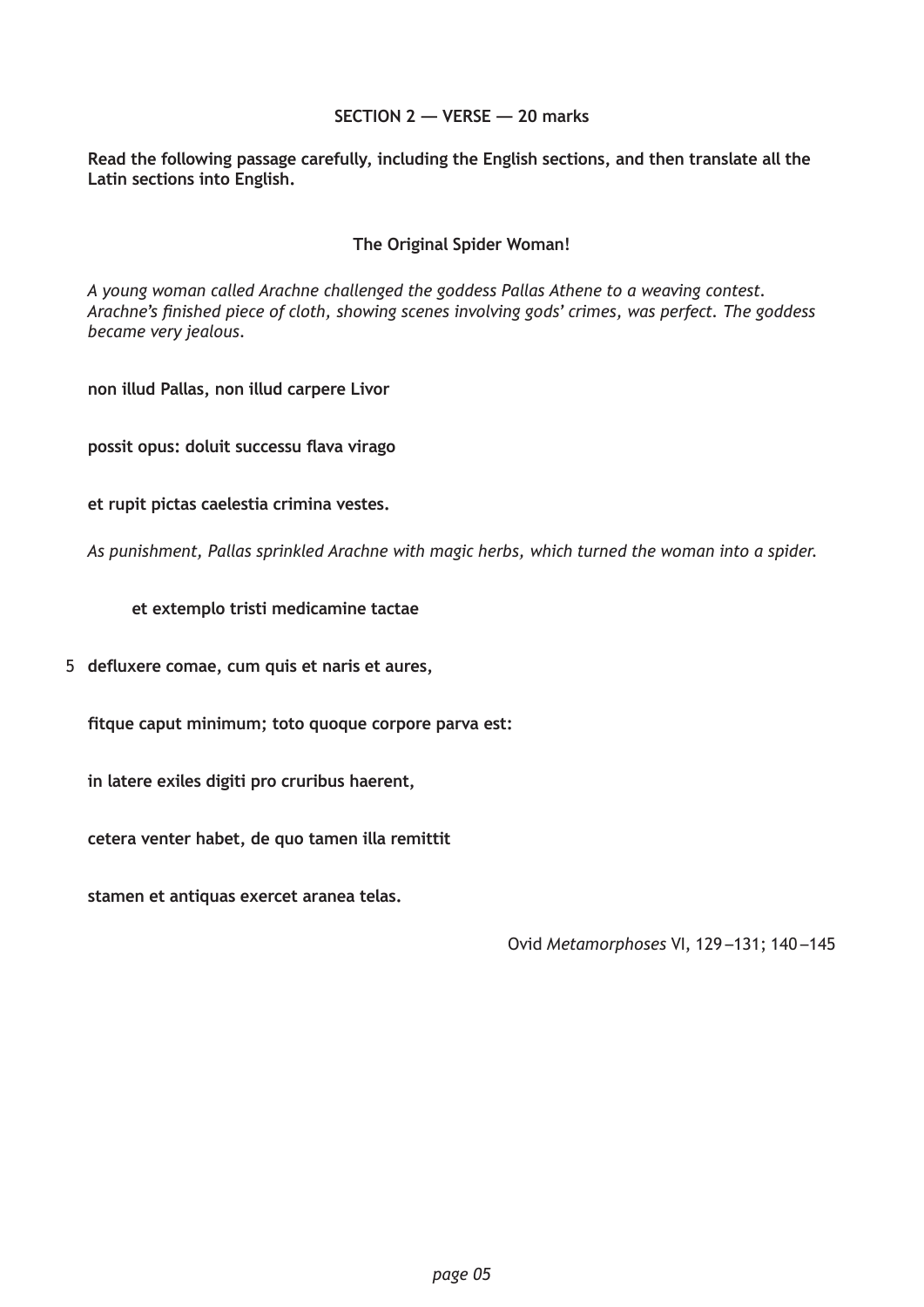| antiquus, -a, -um                         | previous, former                     | in $(+)$ ablative)            | on                                  |
|-------------------------------------------|--------------------------------------|-------------------------------|-------------------------------------|
| aranea, -ae $(f.)$                        | spider, (line 9: 'as a<br>spider')   | latus, -eris $(n.)$           | side, sides (of the<br>body)        |
| auris, $-i$ s $(f.)$                      | ear                                  | Livor, -oris $(m.)$           | Envy (god of envy)                  |
| caelestis, -is, -e                        | heavenly, divine                     | medicamen, $\text{-inis}(n.)$ | poison, magic potion                |
| caput, $-$ itis $(m.)$                    | head                                 | minimus, -a, -um              | (superlative of                     |
| carpo, -ere, carpsi,                      | (to) find a mistake in,              |                               | parvus)                             |
| carptum                                   | find fault with                      | naris, $-$ is $(f.)$          | nose                                |
| ceteri, -ae, -a $(pl.)$                   | the rest                             | nonnon                        | neither nor                         |
| comae, -arum $(f. pl.)$                   | hair                                 | opus, -eris $(n.)$            | piece of work                       |
| corpus, -oris $(n.)$                      | body                                 | Pallas, -adis (f.)            | Pallas Athene (name                 |
| crimen, $\text{-inis}(n.)$                | crime                                |                               | of a goddess)                       |
| crus, cruris $(n.)$                       | leg                                  | parvus, -a, -um               | small                               |
| $cum (+ ablative)$                        | with                                 | pictus, -a, -um               | embroidered with,<br>decorated with |
| cum quis (line $5 =$                      | 'and with it'                        | possum, posse, potui          | (to) be able                        |
| cum quibus)                               |                                      | pro (+ ablative)              | instead of, in place                |
| $de (+ ablative)$                         | from                                 |                               | of                                  |
| defluo, defluere, defluxi, (to) fall out, |                                      | -que                          | and                                 |
| defluxum                                  | disappear                            | qui, quae, quod               | who, which                          |
| (line 5: defluxere =                      |                                      | quoque                        | also                                |
| defluxerunt)                              |                                      | remitto, remittere,           | (to) let out, spin                  |
| digitus, $-i$ $(m.)$                      | finger                               | remisi, remissum              |                                     |
| doleo, dolere, dolui,<br>dolitum          | (to) be jealous of,<br>be annoyed at | rumpo, rumpere, rupi,         | (to) rip up, destroy                |
| et                                        | and                                  | ruptum                        |                                     |
| $et \dots et \dots$                       | both $\dots$ and $\dots$             | stamen, $\text{-inis}(n.)$    | thread                              |
| exerceo, exercere,                        | (to) practise                        | successus, -us $(m.)$         | <b>SUCCESS</b>                      |
| exercui, exercitum                        |                                      | sum, esse, fui                | (to) be                             |
| exilis, -is, -e                           | thin, slender                        | tamen                         | however                             |
| extemplo                                  | immediately                          | tango, tangere, tetigi,       | (to) touch                          |
| fio, fieri, factus sum                    | (to) become                          | tactum                        |                                     |
| flavus, -a, -um                           | golden-haired,                       | tela, -ae $(f.)$              | 'skill of spinning',                |
|                                           | blonde                               |                               | 'weaving skill'                     |
| habeo, habere habui,                      | (to) take hold of,                   | totus, -a, -um                | whole                               |
| habitum                                   | take over                            | tristis, -is, -e              | bitter, horrible                    |
| haereo, haerere, haesi,                   | (to) be attached, be                 | venter, $-tris$ $(m.)$        | stomach                             |
| haesum                                    | stuck                                | vestis, $-$ is $(f.)$         | cloth, fabric                       |
| ille, illa, illud                         | he, she, it; that                    | virago, $\text{-inis}(f.)$    | warrior-goddess                     |
|                                           |                                      |                               |                                     |

## **[END OF SPECIMEN QUESTION PAPER]**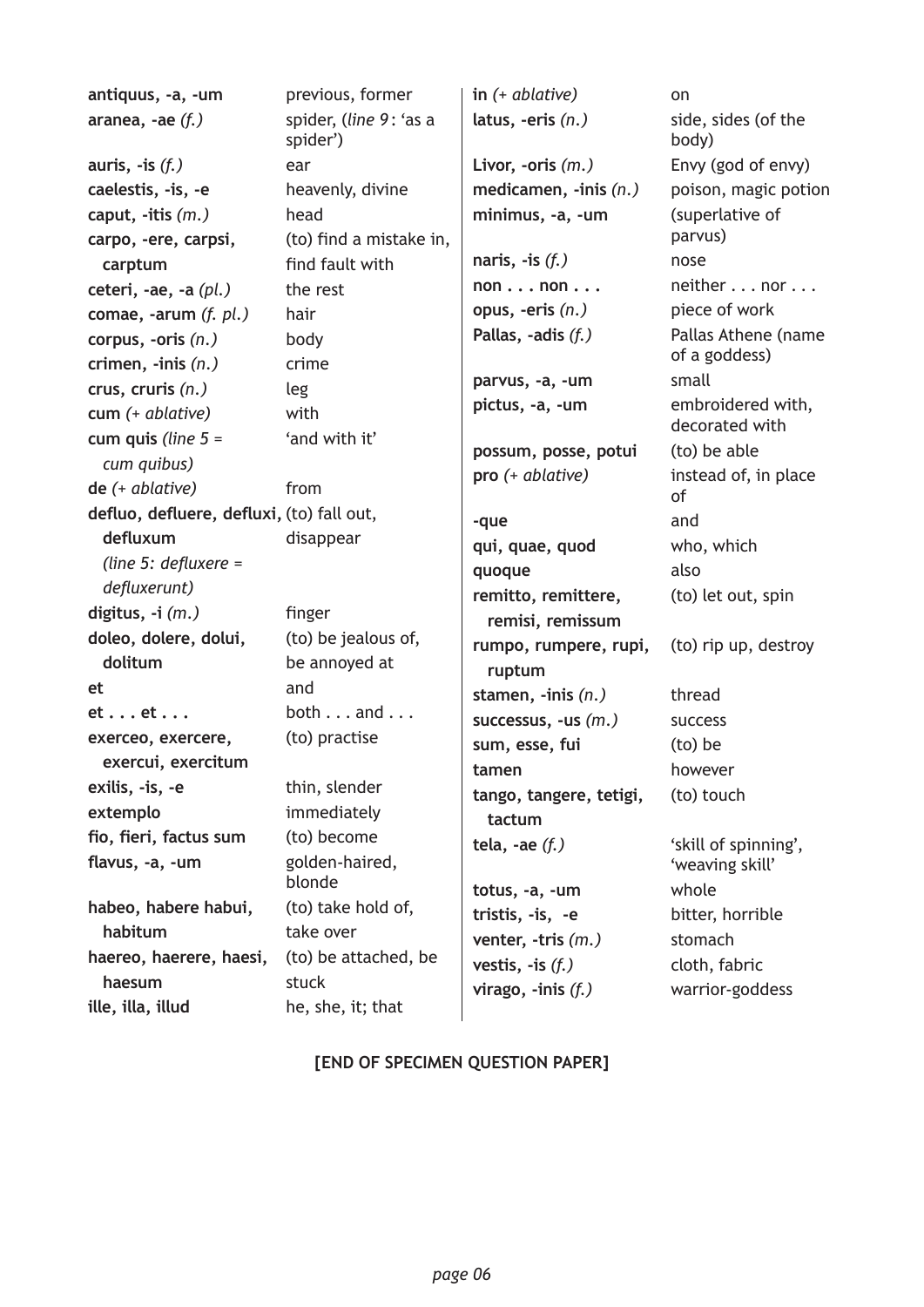

National **Oualifications** SPECIMEN ONLY

**S843/77/12 Latin**

# **Translating**

## Marking Instructions

These marking instructions have been provided to show how SQA would mark this specimen question paper.

The information in this publication may be reproduced to support SQA qualifications only on a non-commercial basis. If it is reproduced, SQA should be clearly acknowledged as the source. If it is to be used for any other purpose, written permission must be obtained from permissions@sqa.org.uk.

Where the publication includes materials from sources other than SQA (ie secondary copyright), this material should only be reproduced for the purposes of examination or assessment. If it needs to be reproduced for any other purpose it is the user's responsibility to obtain the necessary copyright clearance.

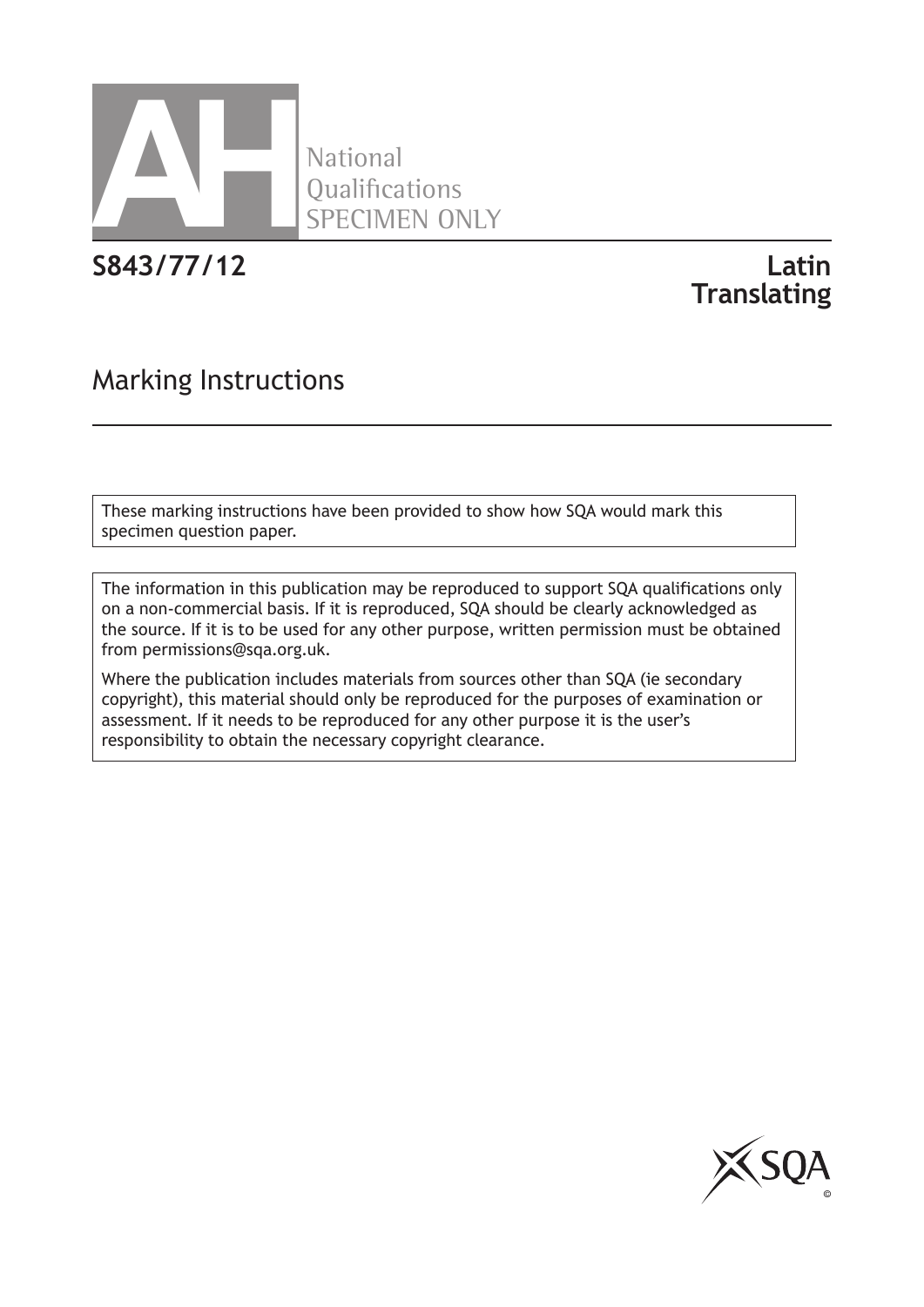#### **General marking principles for Advanced Higher Latin Translating**

*Always apply these general principles. Use them in conjunction with the detailed marking instructions, which identify the key features required in candidates' responses.*

- **(a)** Always use positive marking. This means candidates accumulate marks for the demonstration of relevant skills, knowledge and understanding; marks are not deducted for errors or omissions.
- **(b)** If a candidate response does not seem to be covered by either the principles or detailed marking instructions, and you are uncertain how to assess it, you must seek guidance from your team leader.
- **(c)** Award marks for high quality of translation and use of appropriate style and structure. Accept synonyms and alternative translation of phrases to those shown in the marking instructions, provided the translation of essential ideas/full blocks is appropriate.
- **(d) Each block is worth a maximum of 2 marks**
	- **(i)** Award 2 marks for correct, or almost correct translation of the block, including the essential idea.
	- **(ii)** Candidates should translate all the words in the block and show recognition of the overall structure and meaning of the block. Candidates may still gain 2 marks if they make a minor error, such as an error of tense or syntax, which does not detract from an accurate understanding of the full meaning of the block.
	- **(iii)** Award 1 mark for translating only the essential idea of the block correctly.
	- **(iv)** Award 0 marks for the block if the essential idea is not translated correctly.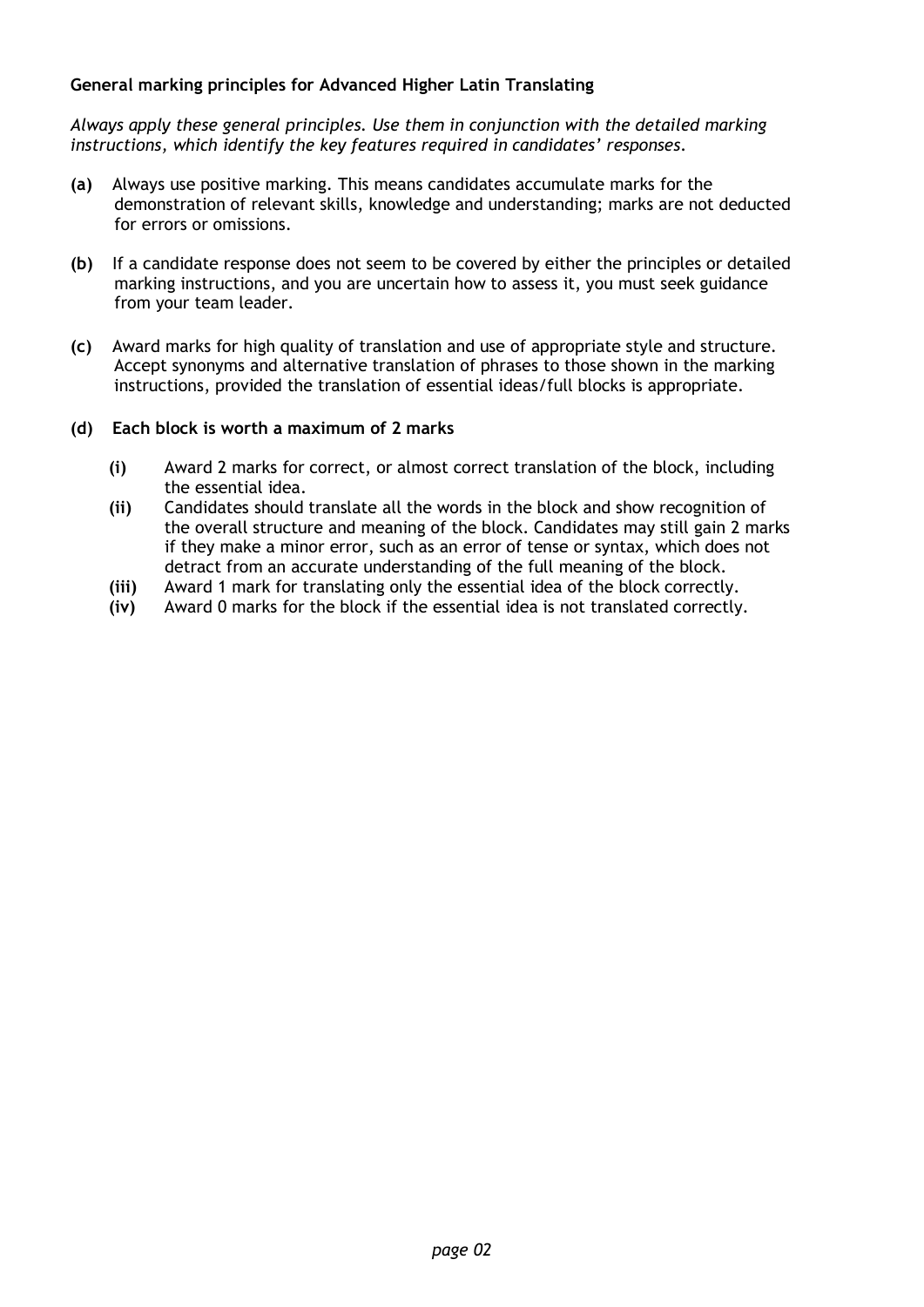## **Marking instructions for each block**

### **Section 1 — Prose**

| <b>Block</b>   | <b>Correct translation</b>                                                                 | Max<br>mark     | <b>Essential idea</b>          | Part<br>mark |
|----------------|--------------------------------------------------------------------------------------------|-----------------|--------------------------------|--------------|
| 1              | <i>itaque</i> interficiendum                                                               | $\mathbf{2}$    | (planning) to                  | 1            |
|                | And so he sent Susamithres and Bagaeus to kill Alcibiades                                  | kill Alcibiades |                                |              |
| $\mathbf{2}$   | cum compararet                                                                             | $\overline{2}$  | Alcibiades<br>preparing a      | 1            |
|                | while he was in Phrygia and was preparing his journey to the<br>king                       |                 | journey                        |              |
| 3              | $missi$ negotium                                                                           | $\overline{2}$  | task given to<br>the           | 1            |
|                | Those sent secretly gave the task to the neighbourhood, in<br>which Alcibiades then was,   |                 | neighbourhood                  |              |
| 4              | ut eum interficiant.                                                                       | $\overline{2}$  | executing<br>Alcibiades        | 1            |
|                | to execute him.                                                                            |                 |                                |              |
| 5              | illi non auderent                                                                          | $\overline{2}$  | not daring to<br>attack        | 1            |
|                | Since they did not dare to attack him with the sword                                       |                 |                                |              |
| 6              | noctu casam eam                                                                            | $2^{1}$         | gathering<br>wood round        | 1            |
|                | they gathered wood during the night around the house in which<br>he was resting            |                 | the house                      |              |
| $\overline{7}$ | eaque conficerent                                                                          | $\overline{2}$  | to kill<br>Alcibiades          | 1            |
|                | and set light to it, in order to kill him by fire                                          |                 |                                |              |
| 8              | quem diffidebant.                                                                          | $2^{\circ}$     | not possible to<br>overcome    | 1            |
|                | whom they doubted could be overcome by hand.                                               |                 | (him) by hand.                 |              |
| 9              | ille excitatus                                                                             | $\overline{2}$  | Alcibiades<br>being            | 1            |
|                | Alcibiades however was awakened by the sound of the blaze                                  |                 | awakened                       |              |
| 10             | etsi subductus                                                                             | $\overline{2}$  | his sword<br>taken away        | 1            |
|                | and, although his sword had been taken away from him                                       |                 |                                |              |
| 11             | familiaris eripuit.                                                                        | $\mathbf{2}$    | grabbing a<br>weapon           | 1            |
|                | grabbed the weapon of a friend of his                                                      |                 |                                |              |
| 12             | namque discedere voluerat.                                                                 | $\mathbf{2}$    | guest present<br>from Arcadia. | 1            |
|                | for there was with him a certain guest from Arcadia, who had<br>never wished to leave him. |                 |                                |              |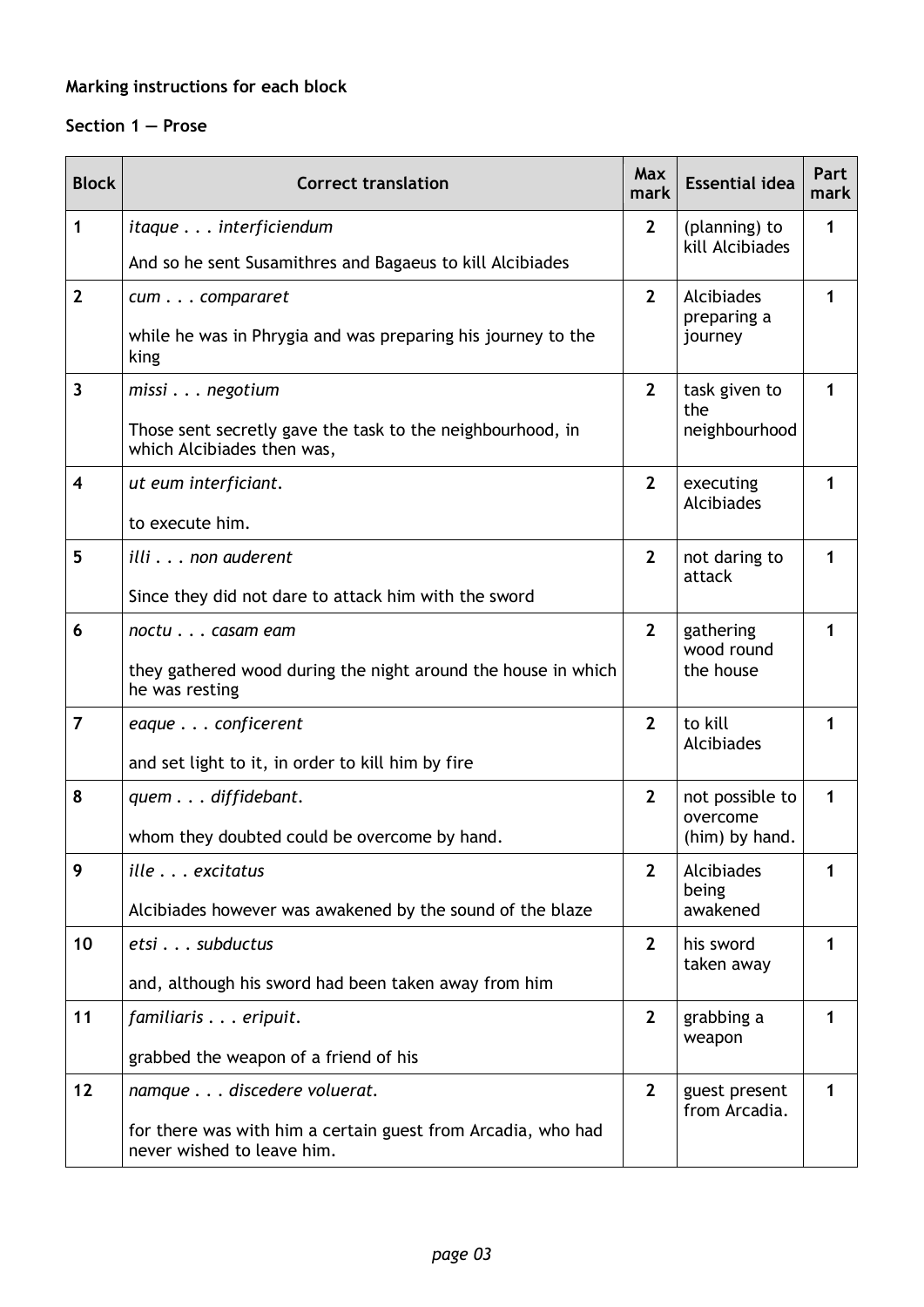| 13 | hunc sequi se <i>iubet</i>                                                                                 | $\overline{2}$ | the man<br>following        | 1 |
|----|------------------------------------------------------------------------------------------------------------|----------------|-----------------------------|---|
|    | He ordered this man to follow him                                                                          |                |                             |   |
| 14 | et id, quod fuit, arripit.                                                                                 | $2^{\circ}$    | snatching<br>clothing.      | 1 |
|    | and snatched whatever clothing was at hand.                                                                |                |                             |   |
| 15 | $his \dots vim$ transiit.                                                                                  | $2^{\circ}$    | passing<br>through the      | 1 |
|    | Having thrown these (clothes) onto the fire, he passed through<br>the violence of the flames.              |                | flame(s).                   |   |
| 16 | quem viderunt,                                                                                             | $\overline{2}$ | barbarians<br>seeing him    | 1 |
|    | When the barbarians saw that he had escaped the blaze,                                                     |                | escape                      |   |
| 17 | telis rettulerunt                                                                                          | $\overline{2}$ | barbarians<br>killing him   | 1 |
|    | they killed him with spears thrown from a distance and brought<br>his head back to Pharnabazus.            |                |                             |   |
| 18 | $at$ consuerat, + aedificii $\ldots$ cremavit                                                              | $\overline{2}$ | woman<br>burning his        | 1 |
|    | However a woman, who had been accustomed to live with him<br>burned his dead body in the fire of the house |                | body                        |   |
| 19 | muliebri contectum                                                                                         | $2^{\circ}$    | (the dead<br>body) being    | 1 |
|    | covered with her own female clothing                                                                       |                | covered                     |   |
| 20 | quod ad vivum interimendum erat comparatum.                                                                | $2^{\circ}$    | (fire) being<br>prepared to | 1 |
|    | which had been prepared to kill him when he was alive.                                                     |                | kill him.                   |   |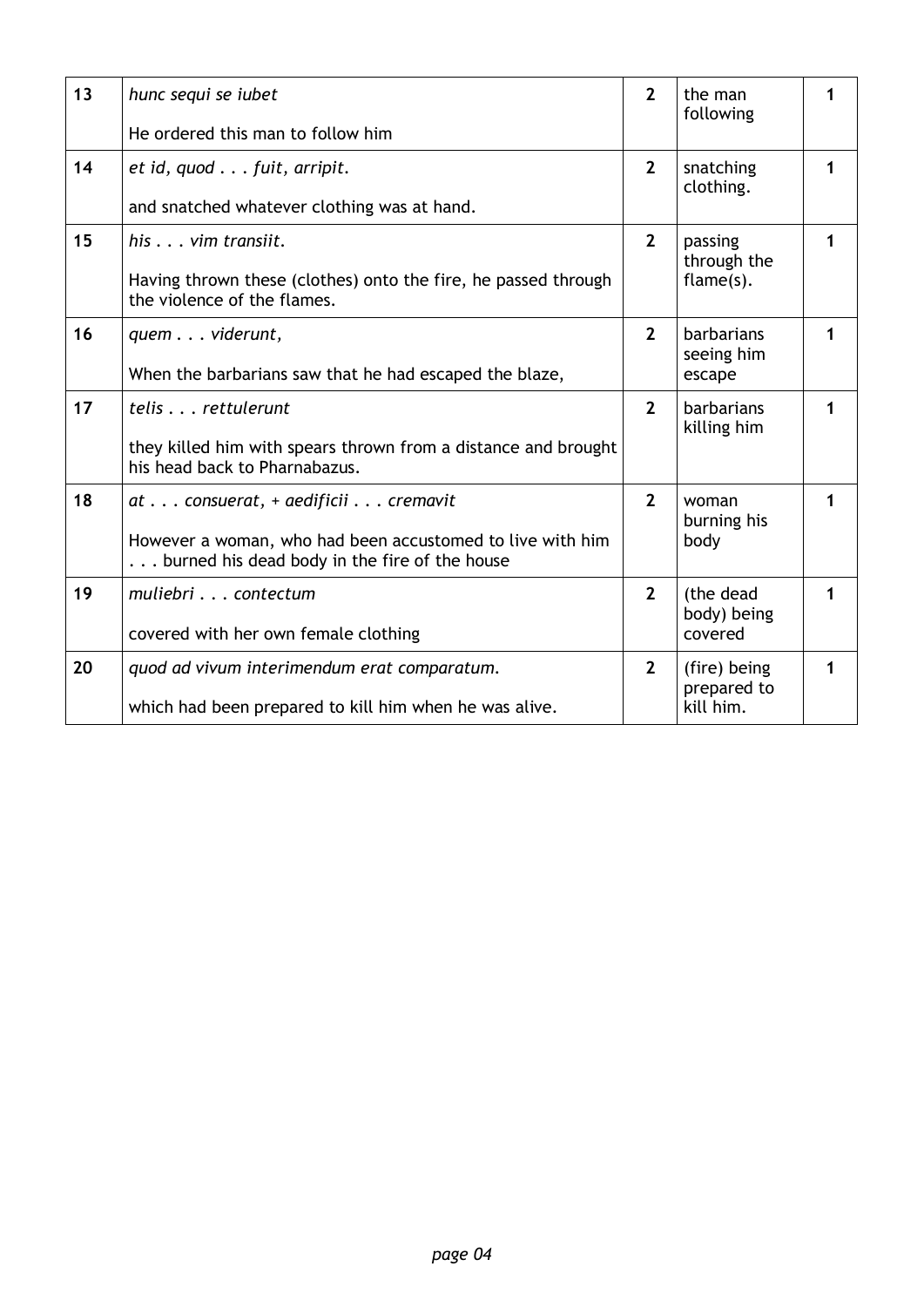## **Section 2 — Verse**

| <b>Block</b>            | <b>Correct translation</b>                                                               | Max<br>mark    | <b>Essential idea</b>                   | Part<br>mark |
|-------------------------|------------------------------------------------------------------------------------------|----------------|-----------------------------------------|--------------|
| $\mathbf{1}$            | non illud Pallas, non illud carpere Livor possit opus                                    | $\mathbf{2}$   | Pallas / Envy<br>not finding<br>mistake | 1            |
|                         | Neither Pallas, nor Envy, could find a mistake in that piece<br>of work                  |                |                                         |              |
| $\mathbf{2}$            | doluit successu flava virago                                                             | $\overline{2}$ | goddess being<br>jealous<br>/annoyed    | 1            |
|                         | the golden-haired warrior-goddess was jealous of her<br>(Arachne's) success/ its success |                |                                         |              |
| 3                       | et rupit pictas caelestia crimina, vestes.                                               | $\mathbf{2}$   | (goddess)<br>ripping up cloth           | 1            |
|                         | and ripped up the cloth, embroidered with heavenly crimes.                               |                |                                         |              |
| $\overline{\mathbf{4}}$ | et extemplo defluxere comae,                                                             | $\overline{2}$ | hair falling out                        | 1            |
|                         | and immediately her hair fell out,                                                       |                |                                         |              |
| 5                       | tristi medicamine tactae                                                                 | $\overline{2}$ | being touched<br>by poison              | 1            |
|                         | (her hair having been) touched by the horrible poison                                    |                |                                         |              |
| 6                       | cum quis et naris et aures, fitque caput minimum                                         | $\overline{2}$ | nose and ears<br>disappearing /         | 1            |
|                         | and with it both her nose and ears, and her head becomes<br>tiny                         |                | head (being)<br>tiny                    |              |
| $\overline{7}$          | toto quoque corpore parva est:                                                           | $\overline{2}$ | body being<br>small                     | 1            |
|                         | (and) her whole body is also small.                                                      |                |                                         |              |
| 8                       | in latere exiles digiti pro cruribus haerent,                                            | $\overline{2}$ | fingers being<br>attached               | 1            |
|                         | On her sides, thin fingers are attached instead of legs,                                 |                | instead of legs                         |              |
| 9                       | cetera venter habet, de quo tamen illa remittit stamen                                   | $\overline{2}$ | stomach taking<br>over / thread         | 1            |
|                         | her stomach takes over the rest from which however she<br>spins her thread               |                | spinning out of<br>stomach              |              |
| 10                      | et antiquas exercet aranea telas.                                                        | $\mathbf{2}$   | (Arachne) being<br>a spider /           | 1            |
|                         | and she practises her former skill of spinning as a spider.                              |                | spider<br>practising<br>spinning        |              |

## **[END OF SPECIMEN MARKING INSTRUCTIONS]**